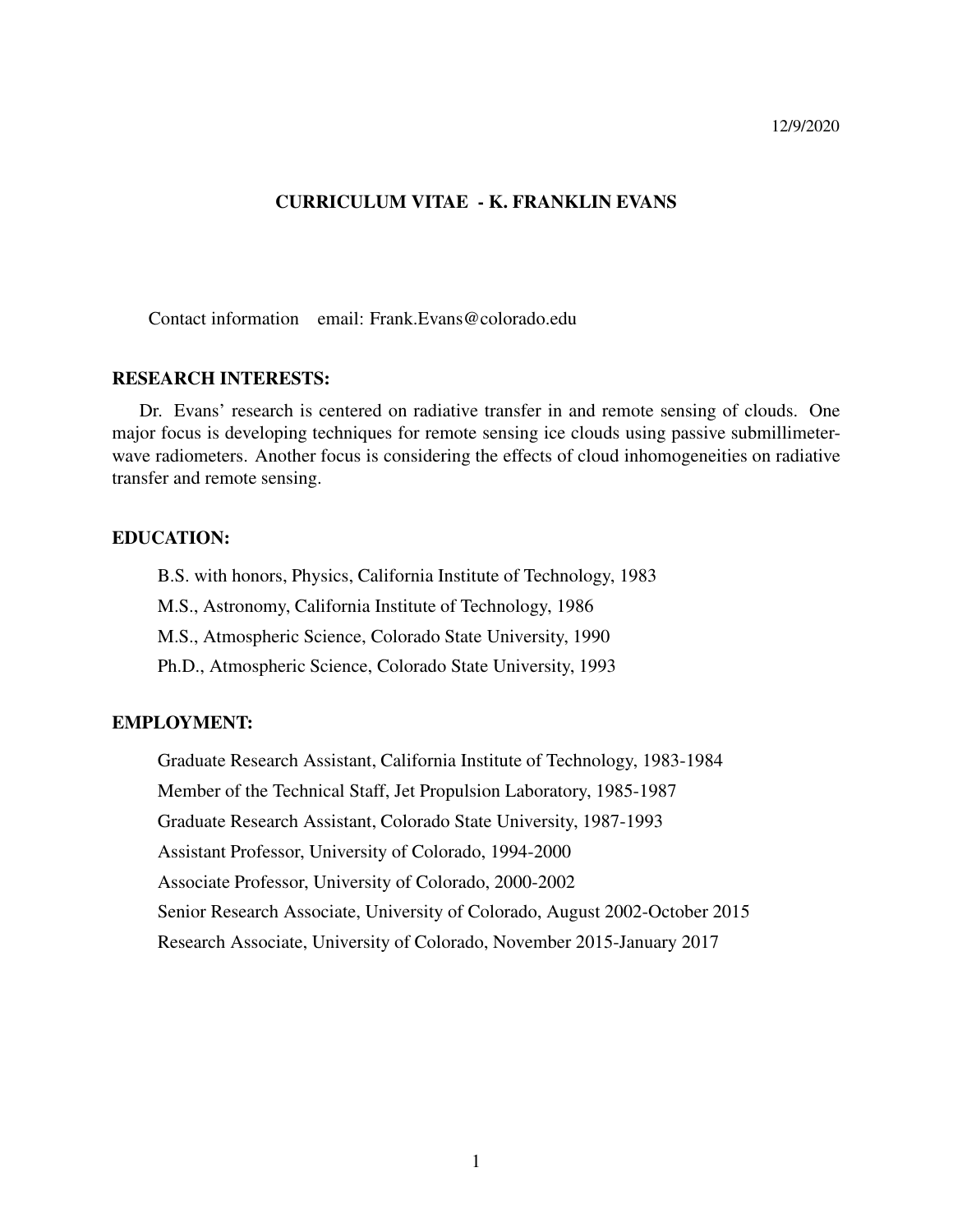### AWARDS:

AMS award for best student paper at the 8th Conference on Atmospheric Radiation, 1994

American Meteorological Society 2001 Henry G. Houghton award "for perceptive conceptual advances in theory, measurement, and three-dimensional modeling of radiative transfers in cloudy skies."

# PROFESSIONAL SERVICE:

Member, AMS Committee on Atmospheric Radiation, 1998-2002

Chair, American Meteorological Society Committee on Atmospheric Radiation, 1999-2002

# SELECTED INVITED TALKS:

"Three-Dimensional Radiative Transfer Modeling in Clouds: Modern Methods and Recent Results", Gordon conference on Solar Radiation and Climate, June 17, 1998.

"Submillimeter-Wave Remote Sensing of Cloud Ice Water Path and Particle Size", Gordon conference on Solar Radiation and Climate, June 28, 2000.

# NUMERICAL MODELS DISTRIBUTED:

- Spherical Harmonic Discrete Ordinate Method (SHDOM) three-dimensional atmospheric radiative transfer model (http://nit.coloradolinux.com/shdom.html).
- Plane-parallel SHDOM for data assimilation (SHDOMPPDA) (http://nit.coloradolinux.com/shdomppda/).
- Polarized radiative transfer model (http://nit.coloradolinux.com/polrad.html).

# REVIEWED PUBLICATIONS:

- Cornwell, T. J., and K. F. Evans, 1985: A simple maximum entropy deconvolution algorithm. *Astron. & Astroph.,* 143, 77–83.
- Evans, K. F., and J. Vivekanandan, 1990: Multiparameter radar and microwave radiative transfer modeling of nonspherical atmospheric ice particles. *IEEE Trans. Geosci. Remote Sensing,* 28, 423–437.
- Evans, K. F., and G. L. Stephens, 1991: A new polarized atmospheric radiative transfer model. *J. Quant. Spectrosc. Radiat. Transfer,* 46, 413–423.
- Evans, K. F., 1993: Two-dimensional radiative transfer in cloudy atmospheres: The spherical harmonic spatial grid method. *J. Atmos. Sci.,* 50, 3111–3124.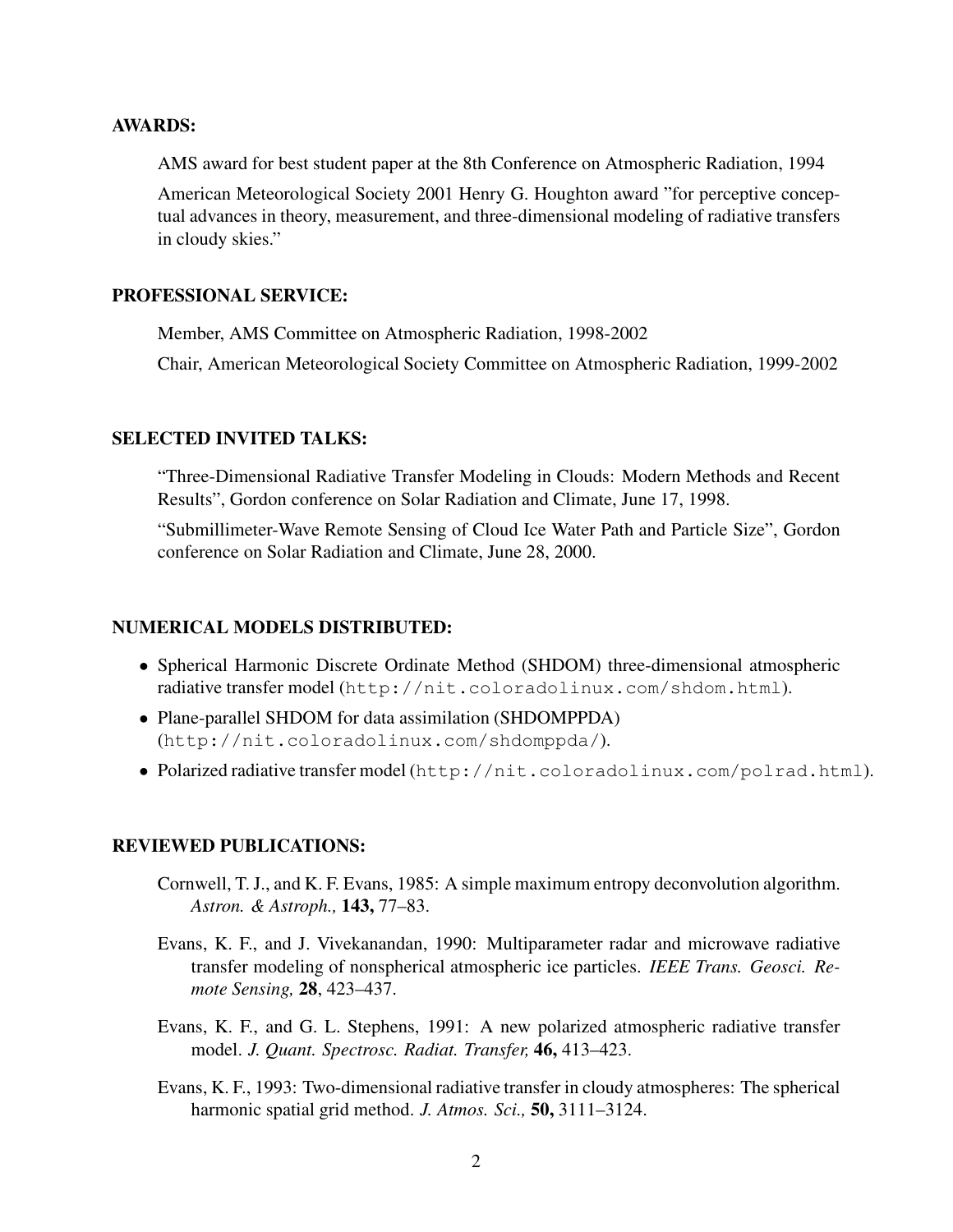- Evans, K. F., 1993: A general solution for stochastic radiative transfer. *Geophys. Research Letters,* 20, 2075–2078.
- Evans, K. F., J. Turk, T. Wong, G. L. Stephens, 1995: A Bayesian approach to microwave precipitation profile retrieval. *J. Appl. Meteor.*, 34, 260–279.
- Evans, K. F., and G. L. Stephens, 1995: Microwave radiative transfer through clouds composed of realistically shaped ice crystals. Part I: Single scattering properties. *J. Atmos. Sci.*, 52, 2041–2057.
- Evans, K. F., and G. L. Stephens, 1995: Microwave radiative transfer through clouds composed of realistically shaped ice crystals. Part II: Remote Sensing of Ice Clouds *J. Atmos. Sci.*, 52, 2058–2072.
- Gabriel, P. M., and Evans, K. F., 1996: Simple radiative transfer methods for calculating domain averaged solar fluxes in inhomogeneous clouds. *J. Atmos. Sci.*, 53, 858–877.
- Deeter, M. N., and Evans, K. F., 1997: Mesoscale Variations of Water Vapor Inferred from the Millimeter-wave Imaging Radiometer during TOGA/COARE. *J. Appl. Met.,* 36, 183–188.
- Chambers, L.H., B. A. Wielicki, K. F. Evans, 1997: Accuracy of the independent pixel approximation for satellite estimates of oceanic boundary layer cloud optical depth. *J. Geophys. Res.* 102, 1779–1794.
- Chambers, L.H., B. A. Wielicki, K. F. Evans, 1997: Independent pixel and two-dimensional estimates of Landsat-derived cloud field albedo. *J. Atmos. Sci.,* 54, 1525–1532.
- McKague, D., K. F. Evans, and S. Avery, 1998: Assessment of the effects of drop size distribution variations retrieved from UHF radar on passive microwave remote sensing of precipitation. *J. Appl. Met.,* 37, 155–165.
- Evans, K. F., S. J. Walter, A. J. Heymsfield and M. N. Deeter, 1998: Modeling of Submillimeter Passive Remote Sensing of Cirrus Clouds. *J. Appl. Met.,* 37, 184–205.
- Evans, K. F., 1998: The spherical harmonics discrete ordinate method for three-dimensional atmospheric radiative transfer. *J. Atmos. Sci.,* 55, 429–446.
- Zuidema, P. and K. F. Evans, 1998: On the Validity of the Independent Pixel Approximation for Boundary Layer Clouds Observed during ASTEX. *J. Geophys. Res.,* 103, 6059- 6074.
- Wang, J. R., P. Racette, J. D. Spinhirne, K. F. Evans, and W. D. Hart, 1998: Observations of Cirrus Clouds with Airborne MIR, CLS, and MAS during SUCCESS. *Geophys. Res. Letters,* 25, 1145–1148.
- Deeter, M. N. and K. F. Evans, 1998: A hybrid Eddington-single scattering radiative transfer model for computing radiances from thermally emitting atmospheres. *J. Quant. Spectosc. Radiat. Transfer,* 60, 635–648.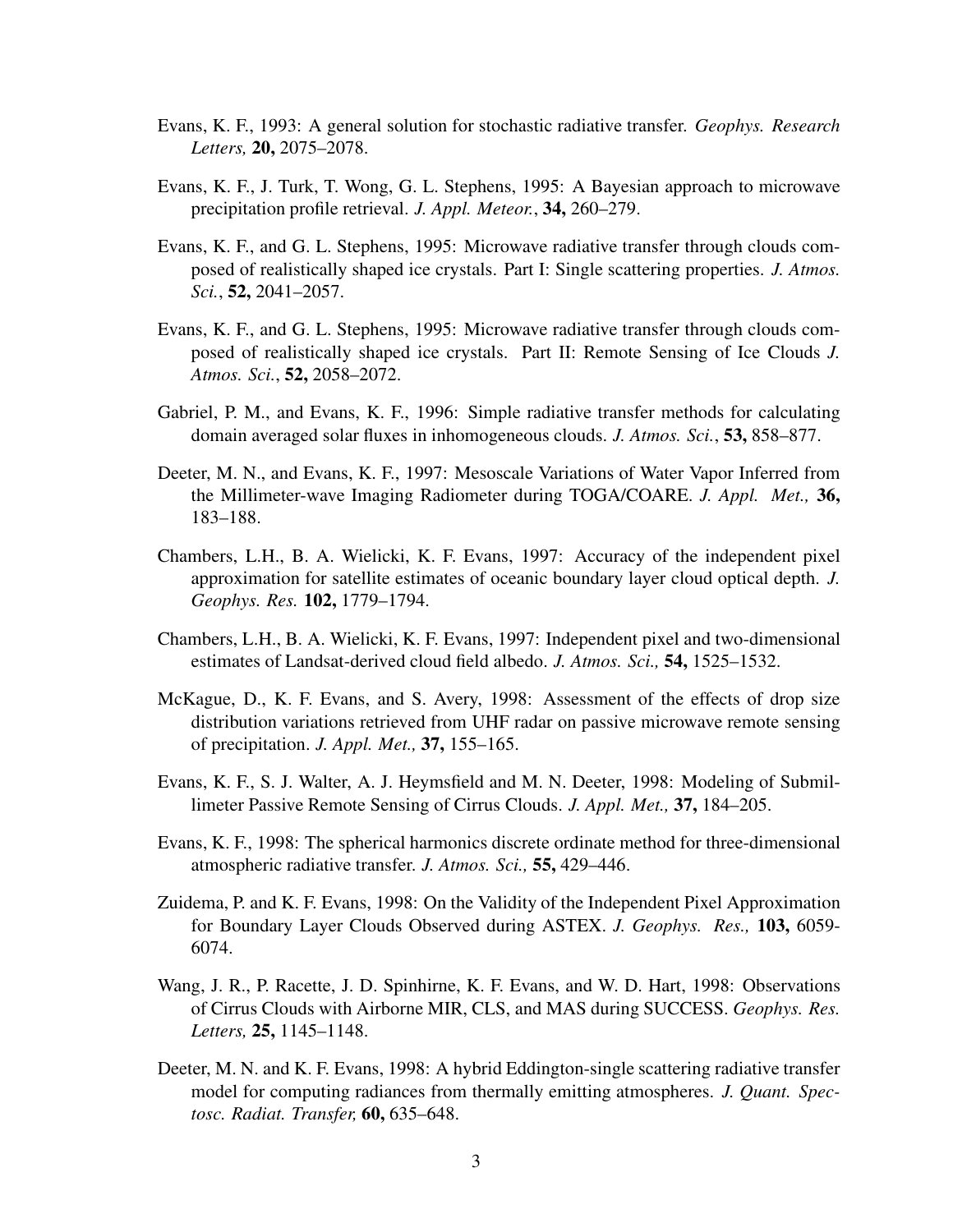- Evans, K. F., A. H. Evans, I. G. Nolt, and B. T. Marshall, 1999: The Prospect for Remote Sensing of Cirrus Clouds with a Submillimeter-wave Spectrometer. *J. Appl. Meteor.,* 38, 514–525.
- Deeter, M. N., and K. F. Evans, 2000: A Novel Ice-Cloud Retrieval Algorithm Based on the MIR 150 and 220 GHz Channels. *J. Appl. Met.,* 39, 623–633.
- Vanek, M. D., I. G. Nolt, N. D. Tappan, P. A. R. Ade, F. Gannaway, C. Lee, P. A. Hamilton, K. F. Evans, J. Davis, S. Predko, 2001: Far InfraRed Sensor for Cirrus (FIRSC): An Aircraft-based FTS to Measure the Earth Radiance Spectrum. *Appl. Optics*, 40, 2169- 2176
- Benner, T. C., and K. F. Evans, 2001: Three-dimensional Solar Radiative Transfer in Small Tropical Cumulus Fields Derived from High-Resolution Imagery. *J. Geophys. Res.*, 106, 14975–14984.
- Evans, K. F., S. J. Walter, A. J. Heymsfield and G. M. McFarquhar, 2002: The Submillimeterwave cloud ice radiometer: Simulations of retrieval algorithm performance. *J. Geophys. Res.*, 107(D3), doi: 10.1029/2001JD000709.
- McKague, D. M, and K. F. Evans, 2002: Multichannel satellite retrieval of cloud parameter probability distribution functions. *J. Atmos. Sci.,* 59,, 1371-1382.
- McFarlane, S. A., K. F. Evans, A. S. Ackerman, 2002: A Bayesian Algorithm for the Retrieval of Liquid Water Cloud Properties from Microwave Radiometer and Millimeter Radar Data. *J. Geophys. Res.,* 107(D16), doi: 10.1029/2001JD001011
- Barker, H. W., Stephens, G. L., Partain, P. T., Bergman, J. W., Bonnel, B., Campana, K., Clothiaux, E. E., Clough, S., Cusack, S., Delamere, J., Edwards, J., Evans, K. F., Fouquart, Y., Freidenreich, S., Galin, V., Hou, Y., Kato, S., Li, J., Mlawer, E., Morcrette, J.-J., O'Hirok, W., Raisanen, P., Ramaswamy, V., Ritter, B., Rozanov, E., Schlesinger, M., Shibata, K., Sporyshev, P., Sun, Z., Wendisch, M., Wood, N., Yang, F. 2003: Assessing 1D atmospheric solar radiative transfer models: Interpretation and handling of unresolved clouds. *J. Clim.,* 16, 2676–2699.
- Evans, K. F., R. P. Lawson, P. Zmarzly, D. O'Connor, and W. J. Wiscombe, 2003: In situ cloud sensing with multiple scattering lidar: Simulations and demonstration. *J. Atmos. Ocean Tech.,* 20, 1505–1522.
- McFarlane, S. A. and K. F. Evans, 2004: Clouds and shortwave fluxes at Nauru. Part I: Retrieved cloud properties. *J. Atmos. Sci.,* 61, 733–744.
- McFarlane, S. A. and K. F. Evans, 2004: Clouds and shortwave fluxes at Nauru. Part II: Shortwave flux closure. *J. Atmos. Sci.,* 61, 2602–2615
- Evans, K. F., and W. J. Wiscombe, 2004: An algorithm for generating stochastic cloud fields from radar profile statistics. *Atmos. Res.* 72, 263–289.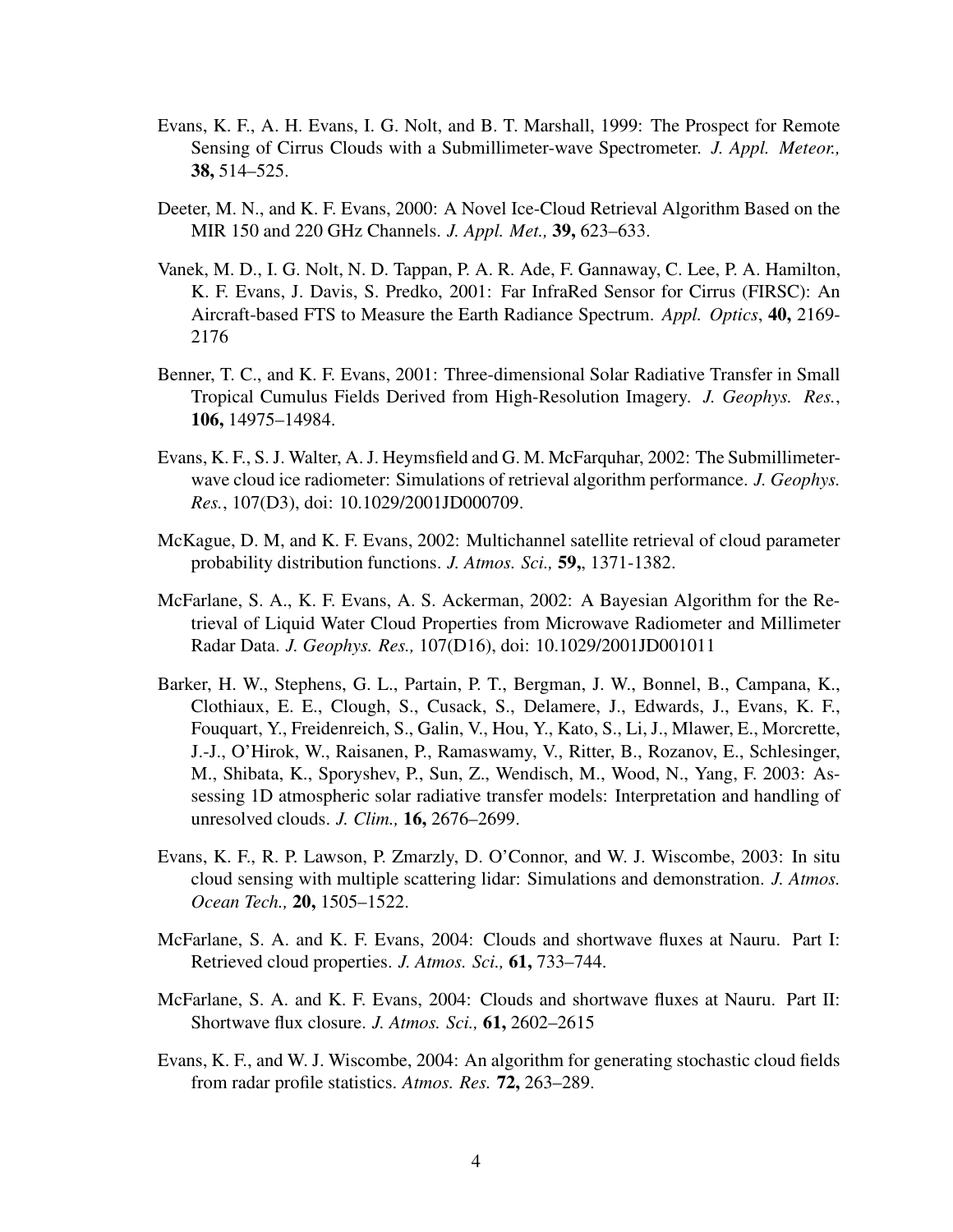- Evans K. F. and A. Marshak, 2005: Numerical Methods in Three-Dimensional Radiative Transfer. In: Marshak, A., and A. B. Davis, [Eds], *Three-Dimensional Radiative Transfer in Cloudy Atmospheres,* Springer, pp. 243–282.
- Hinkelman, L., B. Stevens, K. F. Evans, 2005: A large-eddy simulation study of anisotropy in fair-weather cumulus cloud fields. *J. Atmos. Sci.*, 62, 2155–2171.
- Pincus, R., C. Hannay, and K. F. Evans, 2005: The accuracy of determining three-dimensional radiative transfer effects in cumulus clouds using ground-based profiling instruments. *J. Atmos. Sci.,* 62, 2284–2293.
- Evans, K. F., J. R. Wang, P. E. Racette, G. Heymsfield, L. Li, 2005: Ice cloud retrievals and analysis with data from the Compact Scanning Submillimeter Imaging Radiometer and the Cloud Radar System during CRYSTAL-FACE. *J. Appl. Meteor.*, 44, 839–859.
- Cahalan, R. F., L. Oreopoulos, A. Marshak, K. F. Evans, A. Davis, R. Pincus, K. Yetzer, B. Mayer, R. Davies, T. Ackerman, H. Barker, E. Clothiaux, R. Ellingson, M. Garay, E. Kassianov, S. Kinne, A. Macke, W. OHirok, P. Partain, S. Prigarin, A. Rublev, G. Stephens, F. Szczap, E. Takara, T. Varnai, G. Wen, and T. Zhuravleva, 2005: The International Intercomparison of 3D Radiation Codes (I3RC): Bringing together the most advanced radiative transfer tools for cloudy atmospheres. *Bull. Amer. Meteor. Soc.,* 86, 1275–1293.
- Evans, K. F., D. O'Connor, P. Zmarzly, and R. P. Lawson, 2006: In situ cloud sensing with multiple scattering lidar: Design and validation of an airborne sensor. *J. Atmos. Ocean Tech.,* 23, 1068–1081.
- Davis, C. P., K. F. Evans, S. A. Buehler, D. L. Wu, and H. C. Pumphrey, 2007: 3-D polarised simulations of space-borne passive mm/sub-mm midlatitude cirrus observations: A case study. *Atmos. Chem. Phys.,* 7, 4149–4158.
- Evans, K. F., 2007: SHDOMPPDA: A radiative transfer model for cloudy sky data assimilation. *J. Atmos. Sci.*, 64, 3858–3868.
- Hinkelman, L. M., K. F. Evans, E. E. Clothiaux, T. P. Ackerman, P. W. Stackhouse, 2007: The effect of cumulus cloud field anisotropy on domain-averaged solar fluxes and atmospheric heating rates. *J. Atmos. Sci.*, 64, 3499–3520.
- Buehler, S. A., C. Jimenez, K. F. Evans, P. Eriksson, B. Rydberg, A. J. Heymsfield, C. J. Stubenrauch, U. Lohmann, C. Emde, V. O. John, T.R. Sreerekha and C.P. Davis, 2007: A concept for a satellite mission to measure cloud ice water path, ice particle size, and cloud altitude. *Q. J. R. Meteorol. Soc.,* 133, 109–128.
- Jimenez, C., S. A. Buehler, B. Rydberg, P. Eriksson and K. F. Evans, 2007: Performance simulations for a submillimetre wave satellite instrument to measure cloud ice. *Q. J. R. Meteorol. Soc.,* 133, 129–149.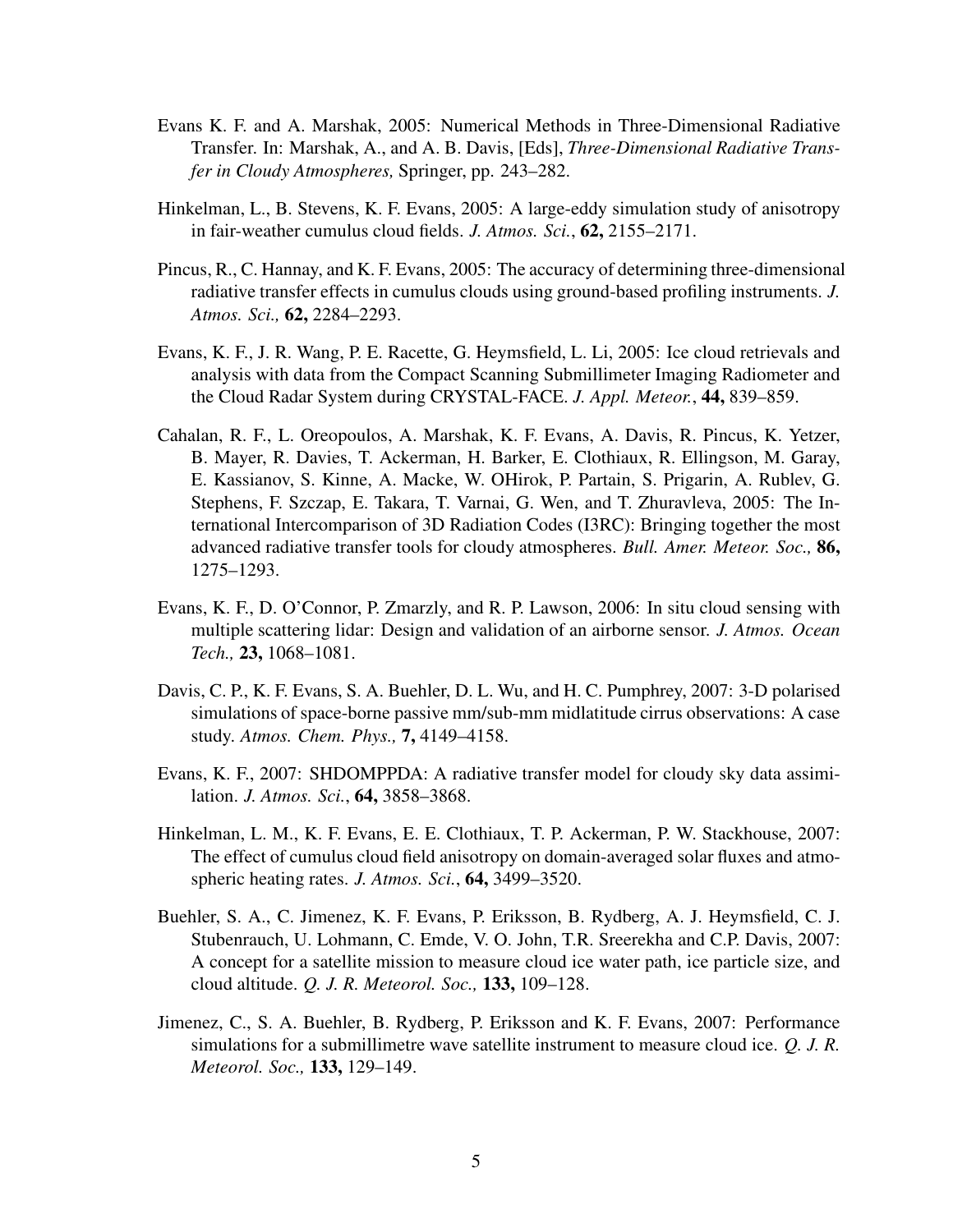- Mechem, D. B., Y. L. Kogan, M. Ovtchinnikov, A. B. Davis, K. F. Evans, R. G. Ellingson, E. E. Takara, 2008: Multi-Dimensional Longwave Forcing of Boundary Layer Cloud Systems. *J. Atmos. Sci.*, 65, 3963–3977. doi:10.1175/2008JAS2733.1.
- Evans, K. F., A. Marshak, T. Várnai, 2008: The Potential for Improved Boundary Layer Cloud Optical Depth Retrievals from the Multiple Directions of MISR. *J. Atmos. Sci.*, 65, 3179–3196.
- Pincus, R., and K. F. Evans, 2009: Computational cost and accuracy in calculating threedimensional radiative transfer: Results for new implementations of Monte Carlo and SHDOM. *J. Atmos. Sci.,* 66, 3131–3146.
- Polkinghorne, R., T. Vukicevic, and K. F. Evans, 2010: Validation of cloud-resolving model background data for cloud data assimilation. *Mon. Wea. Rev.,* 138, 781–795.
- Evans, K. F., and G. L. Stephens, 2010: Many polarized radiative transfer models. *J. Quant. Spectrosc. Radiat. Transfer,* 111, 1686–1688.
- Buehler, S. A., E. Defer, F. Evans, S. Eliasson, J. Mendrok, P. Eriksson, C. Lee, C. Jimenéz, C. Prigent, S. Crewell, Y. Kasai, R. Bennartz, and A. J. Gasiewski, 2012: Observing ice clouds in the submillimeter spectral range: the CloudIce mission proposal for ESA's Earth Explorer 8. *Atmos. Meas. Tech.,* 5, 1529–1549.
- Evans, K. F., J. R. Wang, D. O'C Starr, G. Heymsfield, L. Li, L. Tian, R. P. Lawson, A. J. Heymsfield, and A. Bansemer, 2012: Ice hydrometeor profile retrieval algorithm for high frequency microwave radiometers: Application to the CoSSIR instrument during TC4. *Atmos. Meas. Tech.,* 5, 2277–2306. doi:10.5194/amt-5-2277-2012.
- Marshak, A., K. F. Evans, T. Várnai, G. Wen, 2014: Extending 3D near-cloud corrections from shorter to longer wavelengths. *J. Quant. Spectrosc. Radiat. Transfer,* 147, 79–85. doi: 10.1016/j.jqsrt.2014.05.022.
- Emde, C., V. Barlakas, C. Cornet, F. Evans, S. Korkin, Y. Ota, L.C.-Labonnote, A. Lyapustin, A. Macke, B. Mayer, M. Wendisch, 2015: IPRT polarized radiative transfer model intercomparison project – Phase A. *J. Quant. Spectros. Radiat. Trans.,* 164, 8–36. doi: 10.1016/j.jqsrt.2015.05.007
- Emde, C., V. Barlakas, C. Cornet, F. Evans, Z. Wang, L.C.-Labonnote, A. Macke, B. Mayer, M. Wendisch, 2018: IPRT polarized radiative transfer model intercomparison project: Three-dimensional test cases (phase B). *J. Quant. Spectros. Radiat. Trans.,* 209, 19–44. doi: 10.1016/j.jqsrt.2018.01.024
- Pincus, R., S. A. Buehler, M. Brath, C. Crevoisier, O. Jamil, K. F. Evans, J. Manners, R. L. Menzel, E. J. Mlawer, D. Paynter, R. L. Pernak, Y. Tellier, 2020: Benchmark Calculations of Radiative Forcing by Greenhouse Gases. *J. Geophys. Res.: Atmos.,* 125, e2020JD033483. doi: 10.1029/2020JD033483